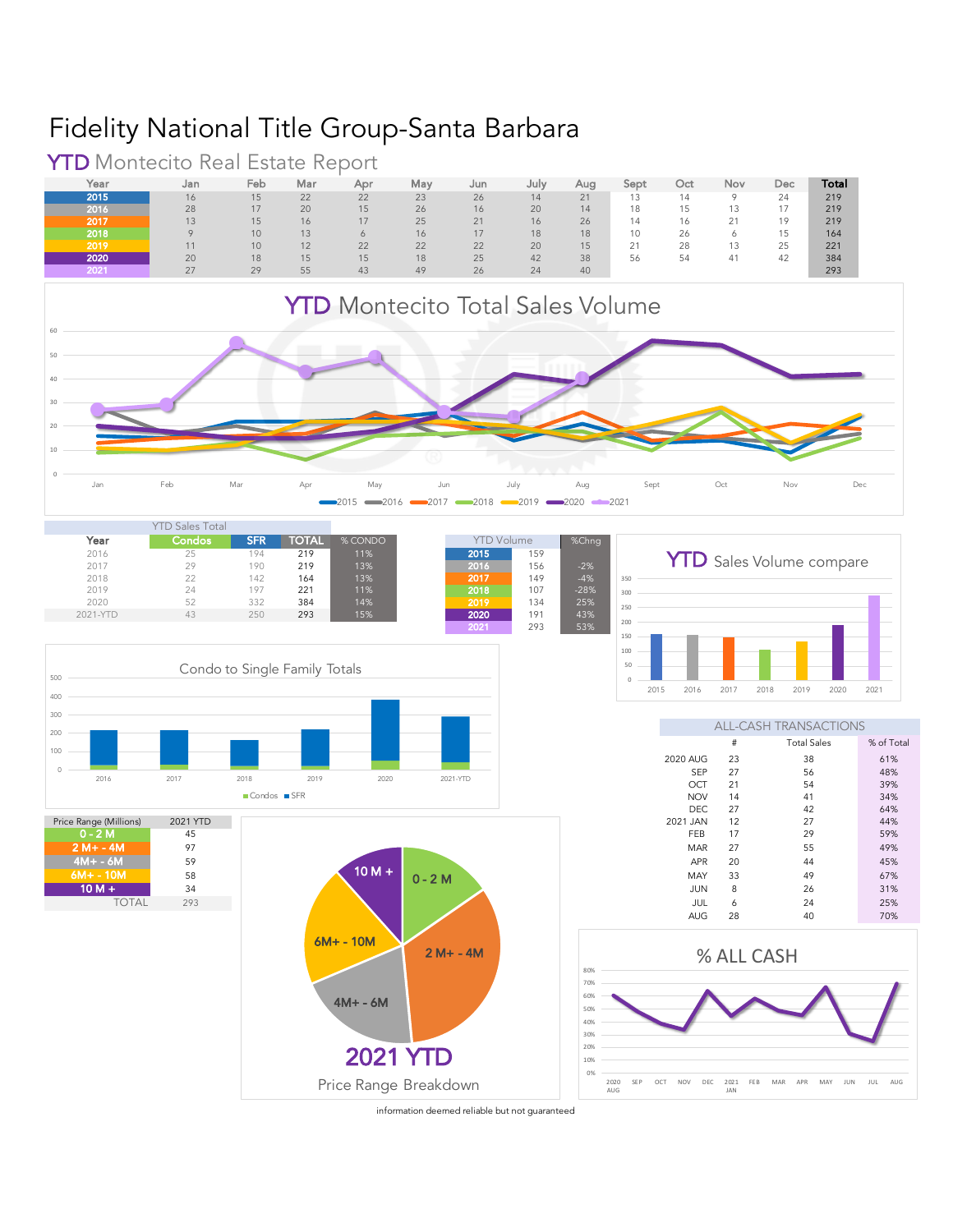## Montecito Market Comparison 2019-2021

|                   | <b>Transactions</b> |          |      | % Change<br>Average |                            |                            |             | % Change |                            | % Change                   |             |       |
|-------------------|---------------------|----------|------|---------------------|----------------------------|----------------------------|-------------|----------|----------------------------|----------------------------|-------------|-------|
|                   | 2019                | 2020     | 2021 |                     | 2019                       | 2020                       | 2021        |          | 2019                       | 2020                       | 2021        |       |
| Jan               | 11                  | 20       | 27   | 35%                 | \$4,817,136                | \$2,921,125                | \$5,307,000 | 82%      | \$2,400,000                | \$2,370,000                | \$3,855,000 | 63%   |
| Feb               | 10                  | 18       | 29   | 61%                 | \$4,506,550                | \$2,757,278                | \$4,928,397 | 79%      | \$3,325,000                | \$2,447,500                | \$3,925,000 | 60%   |
| Mar               | 12                  | 15       | 55   | 267%                | \$3,137,458                | \$3,133,233                | \$5,937,055 | 89%      | \$2,851,000                | \$2,479,500                | \$3,895,000 | 57%   |
| April             | 22                  | 15       | 44   | 193%                | \$3,999,909                | \$2,809,400                | \$5,832,318 | 108%     | \$3,013,750                | \$2,050,000                | \$4,245,000 | 107%  |
| May               | 22                  | 18       | 49   | 172%                | \$3,842,114                | \$4,154,750                | \$6,385,306 | 54%      | \$2,992,500                | \$3,225,000                | \$5,500,000 | 71%   |
| June              | 22                  | 25       | 26   | 4%                  | \$2,890,705                | \$4,674,420                | \$4,424,857 | $-5%$    | \$2,125,000                | \$3,795,000                | \$3,450,000 | $-9%$ |
| July              | 20                  | 42       | 24   | $-43%$              | \$3,674,975                | \$4,099,405                | \$6,266,313 | 53%      | \$2,832,750                | \$3,055,000                | \$4,566,250 | 49%   |
| Aug               | 15                  | 38       | 40   | 5%                  | \$4,454,467                | \$3,622,434                | \$6,179,464 | 71%      | \$4,200,000                | \$2,975,000                | \$4,187,166 | 41%   |
| Sept              | 21                  | 56       |      |                     | \$3,633,452                | \$5,377,268                |             |          | \$2,900,000                | \$3,725,000                |             |       |
| Oct               | 28                  | 54       |      |                     | \$4,607,286                | \$6,159,704                |             |          | \$3,202,000                | \$2,707,500                |             |       |
| Nov<br><b>Dec</b> | 13<br>25            | 41<br>42 |      |                     | \$3,416,269<br>\$3,600,000 | \$5,369,732<br>\$4,755,452 |             |          | \$2,990,000<br>\$3,290,000 | \$3,800,000<br>\$2,988,800 |             |       |
| <b>TOTAL</b>      | 221                 | 384      | 294  | $-23%$              | \$3,881,693                | \$4,152,850                | \$5,657,589 | 36%      | \$2,784,542                | \$2,727,833                | \$4,145,000 | 52%   |